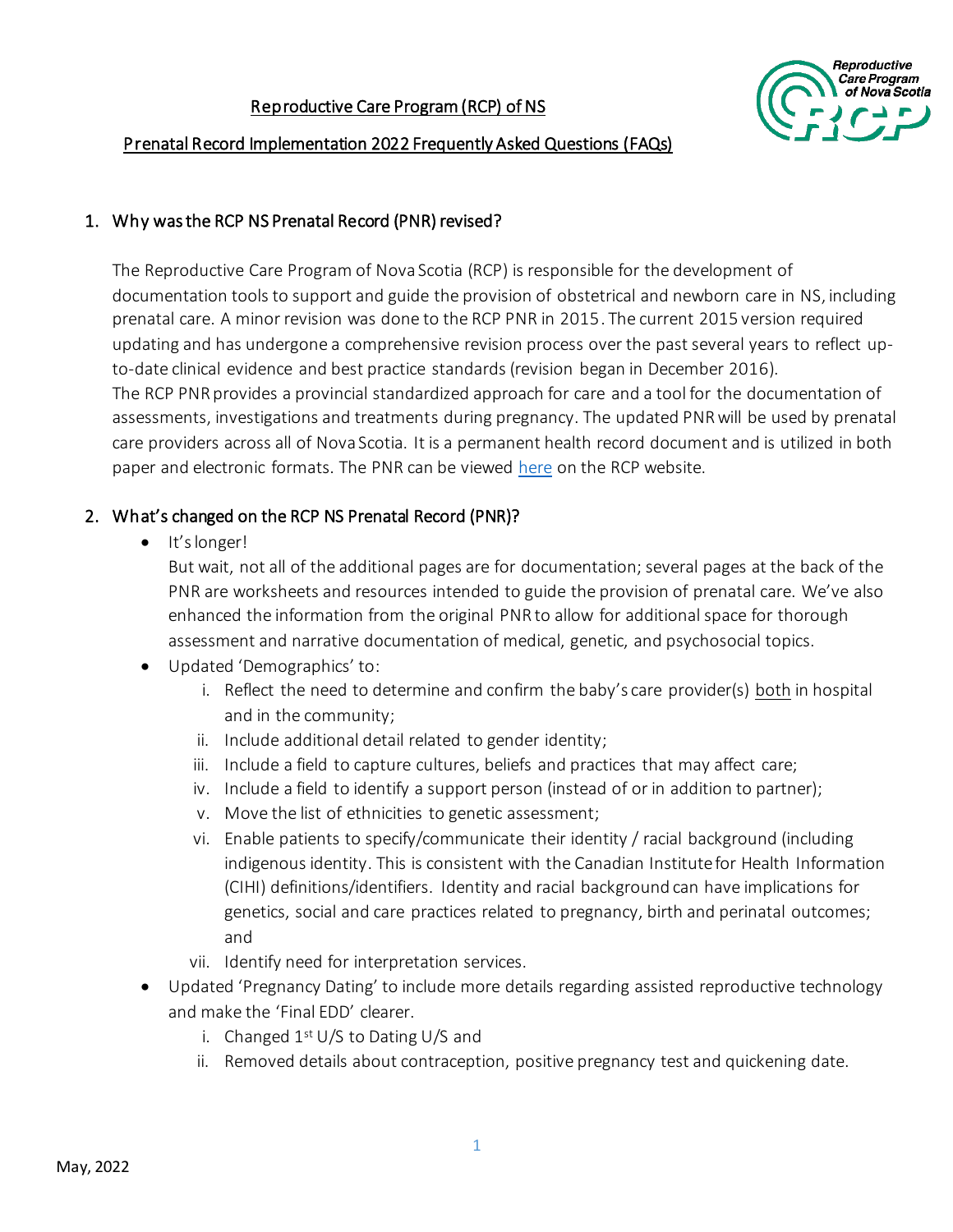- Updated 'Obstetrical History' to:
	- i. Include the use of standardized terminology to align with terms used nationally [e.g.; Gravida (G), Term (T), Preterm (P), Abortus (A), Living Children (L), & Stillbirth (S)] and
	- ii. Added 'Nursing Duration'.
- Updated 'Health History' to:
	- i. Improve flow and understanding of content;
	- ii. Include mental health, infectious diseases, and detailed family history;
	- iii. Enhance 'Cardiovascular' by including:
		- hypertension and previous gestational hypertension;
	- II. Include 'endocrine' field and expanded to identify:
		- $\blacksquare$  thyroid,
		- **•** previous gestational diabetes mellitus, or
		- type 1 or 2 diabetes mellitus.
- Updated 'Current Pregnancy' to include travel (self/partner).
- Updated 'Clinical Exam' to include:
	- i. recommended gestational weight gain and
	- ii. female genital cutting
- Updated 'Lifestyle/Risk Factors' to include:
	- i. questions specific to Social Determinants of Health;
	- ii. history of abuse;
	- iii. dietary restrictions; and
	- iv. oral hygiene concerns.
- Updated 'Substance Use' to include more detail related to cannabis, tobacco, vaping, alcohol and other substance use during pregnancy.
- Reorganized and consolidated information for improved understanding for the 'genetic risk assessment', ethnicity, and racial background to guide appropriate genetic screening and investigations. Moved the list of ethnicities from demographics to genetic screening and updated the list to align with CIHI definitions/identifiers.
- Enhanced the 'Laboratory Investigations' section for improved flow and documentation of test results and to align with current practice (includes the addition of the date of the last pap and results).
- Expanded the 'Rh Care' to include 'known Rh (D) Alloimmunization' and updated the range for the administration of Rho(D) IG to  $28 - 29^{6/7}$  weeks gestation.
- Ultrasound information and biophysical profile are included on the same page as 'Laboratory Investigations'.
- Added a comprehensive section on immunizations, including space to document the vaccine Lot number.
- Added a section for documentation of the results of the supplementary screening tools (e.g.; EPDS, WAST, & T-ACE).
- Included an area to document treatments that may be indicated during pregnancy and identify any social concerns.
- Included a specific area to document referrals to other care providers.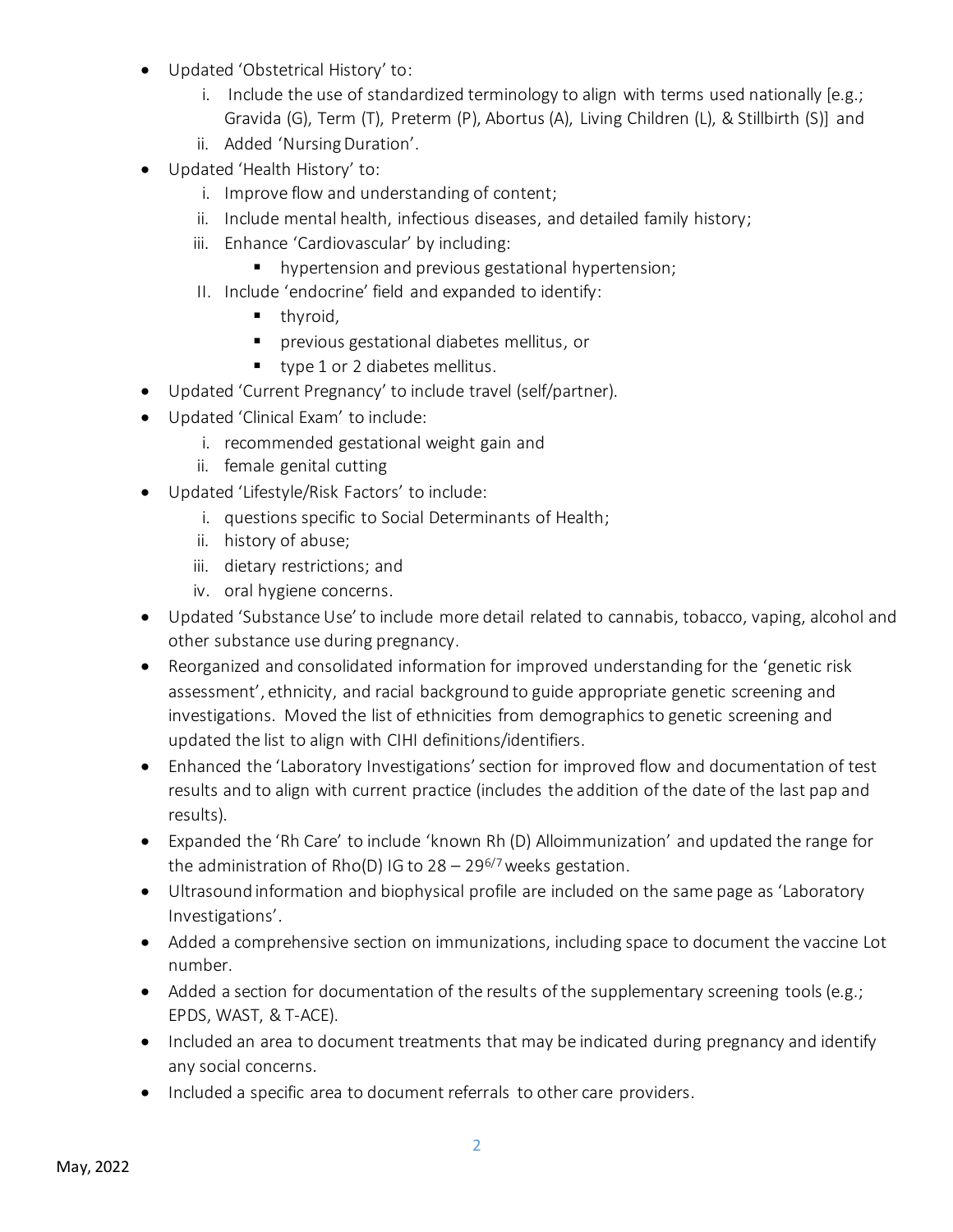- Updates to 'Prenatal Visits':
	- i. Removed the column for recording routine protein and glucose urine dips at every prenatal visit to align with best practice and choosing wisely evidence. These should only be performed when clinically indicated.
	- ii. Added prompts to 'comments column' to include lifestyle/risk factors to remind care providers to revisit/address these items at each prenatal visit.
	- iii. Added a column for care provider initials at each prenatal visit. A care provider signature box has also been added to the PNR. This is required as a standard for forms development by NSH and IWK. It is expected that each care provider involved in prenatal care will complete it.
- Included several worksheets at the end of the PNR. These include:
	- i. Information and tools to support care providers' discussions with patients related to gestational weight gain (GWG) as well as a GWG chart to assist with documentation and tracking.
	- ii. Additional information related to genetic risk assessment and guidance for when to refer to Medical Genetics.
	- iii. Validated screening tools for mental health (EPDS), alcohol consumption (T-ACE), and intimate partner violence (WAST) to support prenatal care.

# 3. The old PNR had a duplicate copy (NCR). Why is the new PNR no longer in NCR format?

A survey conducted by RCP with NS perinatal care providers revealed that the duplicate of the PNR was rarely used/was usually not legible, and did not scan clearly into the health records archiving system. Therefore, a decision was made to discontinue this in the revised PNR. This approach also aligns with the development of many other PNRs across Canada.

## 4. When do I begin using the new PNR with my patients?

The timing of your use of the new PNR may depend on the format you currently use it in (e.g.; paper or electronic). The provincial roll-out of the PNR will take a staged approach; the paper format will be implemented first, followed by the electronic format once it has been developed and is available within each of the provincial EMRs (Accuro and Med Access).

\*Note: The PNR will eventually be developed within the electronic forms repository (EFR), Access E-Forms for access by care providers practicing within hospital-based OB Ambulatory Clinics. In the future, when that is complete the PNR can be printed directly from that system. Until that time, the paper PNR can be used in these OB Clinics.

As you transition from the old to the new PNR it is suggested that you use the new PNR for new patients being seen for the first time and/or when a PNR has not already been started/completed by another care provider for patients referred to your care.

*Example: A patient is referred to your practice for prenatal care at 22 weeks gestation. A completed PNR is included with the referral and is comprehensive, reflecting the care provided to date. In this instance it*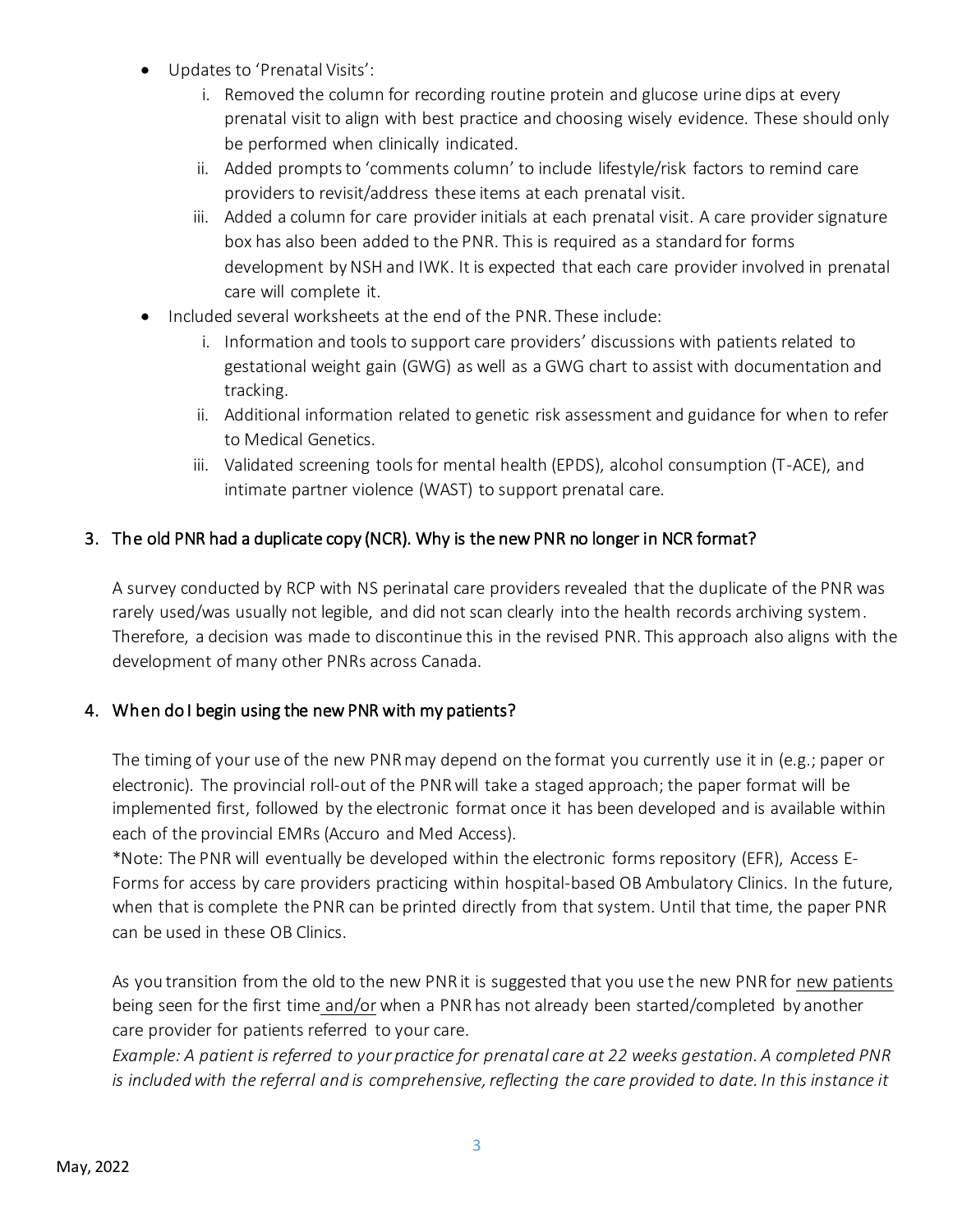*is appropriate to continue with that PNR. If the PNR accompanying the referral is sparsely completed or*  absent, then it is appropriate to begin using the new PNR.

# 5. Since the new PNR is longer than the previous one, am I expected to complete the entire PNR on the first prenatal visit?

No, only some portions of the new PNR need to be completed on the first prenatal visit. Usually page #1 and 2 of the PNR will be completed on the first visit as well as a few other portions of the PNR as appropriate. After the first visit, the remaining pages/sections of the PNR can be completed on the visits that follow as per specific gestational age prenatal care requirements.

# 6. The new revised PNR includes tools to screen patients for intimate partner violence (IPV), depression, anxiety, and alcohol use. How will I have time to perform this screening? If a need for resources in these areas is identified, what are the available resources for support and intervention?

The addition of the screening tools for intimate partner violence (IPV), depression, anxiety, and alcohol use are supported by available evidence and align with prenatal practices in place across Canada and beyond. The presence of these factors is known to be associated with adverse perinatal outcomes. We acknowledge that making time to perform these assessments may pose challenges for care providers and impact work flow. If you choose, it is appropriate for patients in your practice to independently complete the screening questionnaires while waiting to see their prenatal care provider. Then a review of the screening results can occur when they see the care provider. Other innovative and creative strategies for completion of the screening tools are also welcomed.

Resources are available in the event assessment the screening tools identify needs for support and/or referral. A new local resource is being finalized: *Primary Care Mental Health Toolkit* and will be available soon on the IWK Reproductive Mental Health website as a resource to guide care. Additional resources exist locally and are also available at the following links:

- [Canadian Mental Health Association: NS Mental Health](https://novascotia.cmha.ca/mental-health/womens-mental-health-wellness/resources/)
- [BC Centre for Excellence in Women's Health Women and Alcohol](https://bccewh.bc.ca/wp-content/uploads/2018/03/InfoSheet-Women-Alcohol0308.pdf)
- [BC Centre for Excellence in Women's Health Alcohol and Pregnancy](https://bccewh.bc.ca/wp-content/uploads/2016/04/Infographics-Alcohol-and-Pregnancy-English.pdf)
- [Public Health Agency of Canada](https://www.canada.ca/en/public-health/services/health-promotion/healthy-pregnancy/healthy-pregnancy-guide.html#a3)
- [NS Alcohol and Pregnancy](https://novascotia.ca/dhw/addictions/documents/Alcohol_Pregnancy.pdf)

## 7. Why do I need to provide my signature/initials on the revised PNR for each prenatal visit?

NS Provincial Health Record Form Offices (NSH & IWK) require the inclusion of a signature box on the revised PNR. This aligns with form development requirements and is in keeping with organizational Minimum Documentation Standards. Adding a signature box makes it clear which care provider(s) have been involved with provision of the prenatal care.

## 8. If I require additional information regarding the specific content of the new PNR, where can I access that?